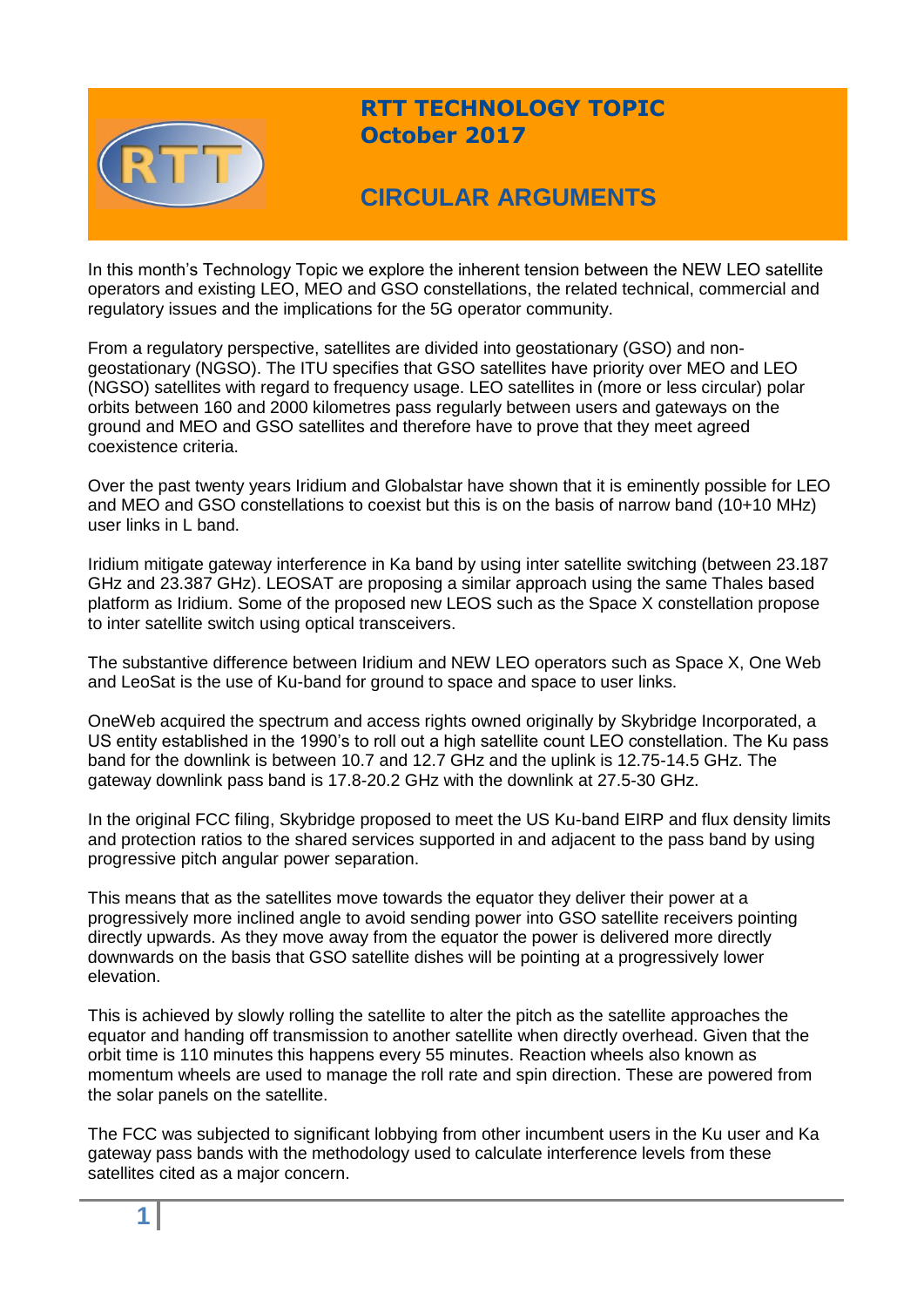Twenty years on these arguments continue. OneWeb, Space X and LEOSAT stress that their progressive pitch approach coupled to adaptive power control and in some case fractional beam width adaptive antennas is significantly more effective than the original Skybridge (and Teledesic) proposals but the modelling is significantly complex, particularly when multiple constellations sharing the same pass bands have to be taken into account. There are also a wide range of potential victim receivers ranging from high definition and UHD satellite TV, very small aperture terminals and a wide mix of civilian and military two way radio systems.

Conversely if relatively extreme inclination angles are imposed on the NEWLEOS, there will be a directly adverse impact on the link budget, additional latency and a capacity cost all of which will subtract value from the NEWLEO business model.

This brings us to the regulatory and competition policy arguments.

LEOSAT has a distinctive business model based on the proposition that radio waves move faster in free space than light in fibre. Combined with inter satellite switching, this means that over distances of more than 5500 kilometres, LEOSAT can demonstrate a latency gain which can potentially realise high value from applications such as high frequency trading and other time critical financial services. Complete control of the end to end channel also minimises jitter and maximises security.

By contrast, OneWeb and Space X in their FCC filings stress their potential role in connecting the unconnected or under connected. Depending on how you count them this amounts to about 35 million people in the US and 3 to 4 billion people globally.

Greg Wyler, the founder of 03b, (the **O**ther **3 B**illion) successfully used this argument to gain regulatory approval for the O3b MEO constellation in 2008 having acquired Ka band spectrum from Teledesic when it stopped constellation development in 2002. This provided O3b with access rights to the downlink pass band between 17.7 and 20.2 GHz and an uplink between 27.5 and 30 GHz, the same bands that are proposed to be used for the NEWLEO Ka band gateway uplinks and downlinks and already used by Iridium and a number of GSO operators.

03b inconveniently had to raise capital in the year that Lehmann brothers went bankrupt and it is a tribute to the persuasive skills of the Wyler management team that the constellation launched and more or less met its business plan objectives. However it achieved this by substantially changing the market focus of the business which now supplies internet connectivity to cruise ships 40 degrees either side of the equator.

This highlights the problem that many of the presently disconnected are low income or no income customers so making any comprehensive inroads into the digital divide is likely to require substantial government subsidy on a country by country region by region basis.

This already happens with terrestrial fibre subsidies or via universal service obligations imposed with various financial incentives. The amount of digital divide subsidy going to the satellite industry is relatively small (of the order of 1.5% in the US market) and the NEW LEO contenders including Space X make a persuasive argument that these dollars would be more effectively spent with them rather than on terrestrial system subsidies.

Whether this is the case depends on the fine detail of the final agreements on coexistence with the agreement process now made more complex by the ambitions of the 5G community to share or acquire Ku and Ka band spectral assets.

This includes a growing recognition by aspiring 5G operators that the principle of angular power separation could be applied to support co sharing between terrestrial 5G and LEO, MEO and GSO networks, a combination which would provide superlative global coverage and capacity gain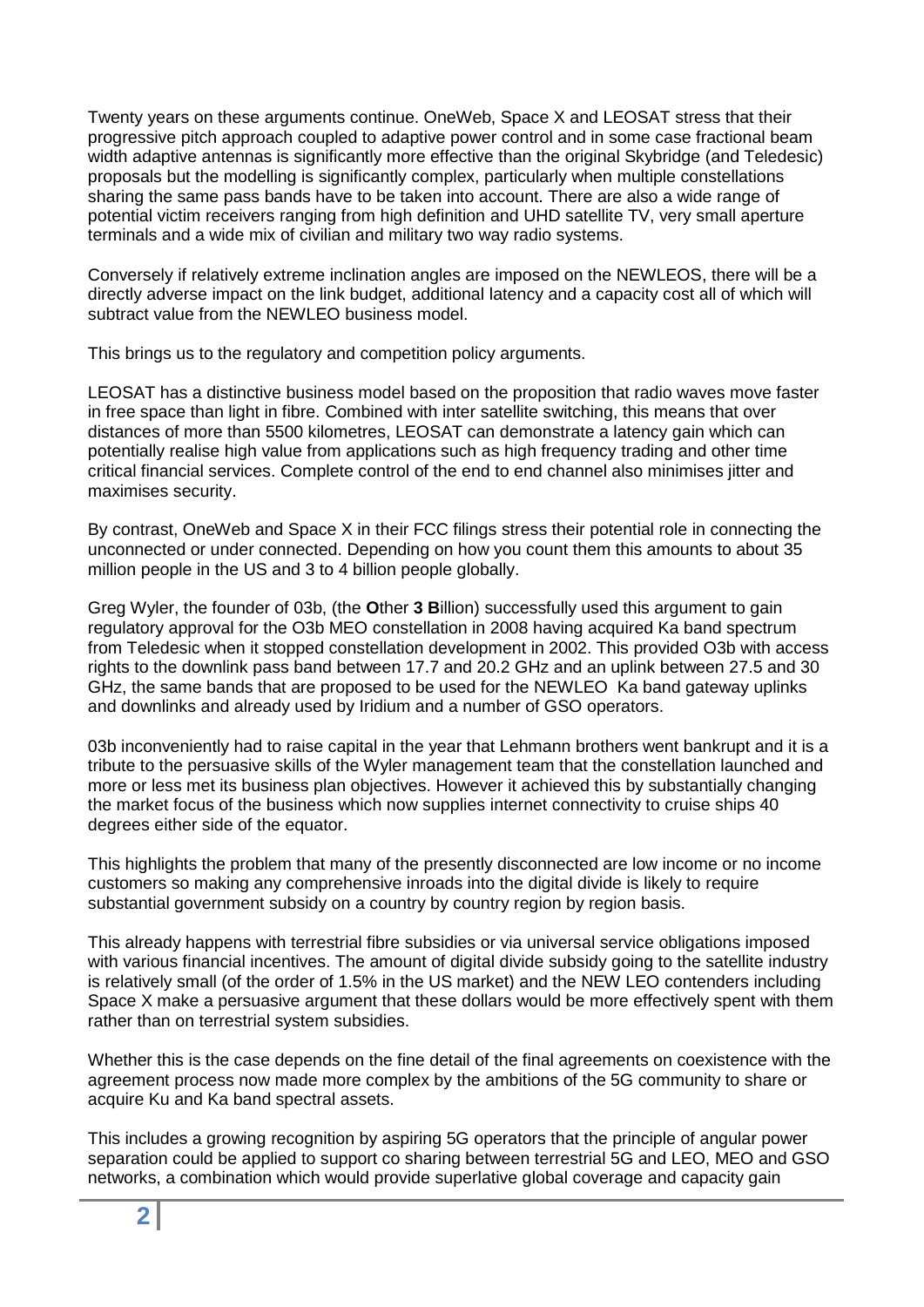achieved through spatial frequency reuse. This could include the 28 GHz band though the satellite operators remain resolutely opposed to this.

There are substantial regulatory barriers that need to be overcome before spectrum sharing becomes a practical proposition. The failure of the proposed Intelsat and OneWeb merger provides a case in point. It may have been that the Intelsat bond holders were wary about increasing their gearing ratios, already stratospherically high. It may also have been influenced by a nagging worry that Intelsat's spectrum and international landing rights, patiently negotiated over 50 years, could have been open to legal challenge if the merger had gone ahead.

It may be that this particular log jam will be unlocked by Google or Facebook. Google already has a 10% stake in Space X in return for a \$1 billion dollar investment and both companies have enough spare cash to buy a large part of the satellite industry at present enterprise value. They also have substantial regulatory influence.

In the meantime it is important that the NEW LEOS do not shoot themselves in the foot by disputing each other's interference models and offer a unified vision to regulatory authorities around the world based on the thesis that high count low earth orbit satellite constellations have a critical and economically compelling role to play in future internet connectivity and can and should be seamlessly integrated with MEO, GSO and terrestrial 5G networks.

### **Ends**

**Learn more about these topics -** resources for 5G engineering, marketing and policy teams

### **[5G and Satellite Workshop-](http://www.rttonline.com/documents/5G%20and%20Satellite%20Version%203.4.compressed.pdf) Sydney and Singapore**

We are delighted to be working again with Niche Markets Asia presenting a 5G and satellite and local area connectivity workshop in Sydney on Monday and Tuesday 30 and 31 October. We will also be speaking at **[Radcomms 2017](http://acma.gov.au/theACMA/About/Events/Radcomms/radcomms-2017-join-us)**, the leading spectrum management conference organised by the Australian Communications and Media Authority (ACMA) on Tuesday and Wednesday 1 and 2 November and then running the two day workshop in Singapore on Monday and Tuesday 6 and 7 November. **The workshops explore the positive technology and commercial touch points between the 'new space' satellite industry and 5G operator and vendor community.**

#### **More details [here](http://www.rttonline.com/documents/5G%20and%20Satellite%20Version%203.4.compressed.pdf)**

### **5G BOOK – [5G Spectrum and Standards –](http://uk.artechhouse.com/5G-Spectrum-and-Standards-P1805.aspx) Geoff Varrall**

Published by Artech House

The spectrum, band plan and standards choices for 5G and satellite mobile and fixed broadband, the technology and the economic impact of these choices on the mobile broadband and satellite industry supply chain, operator community and target vertical markets.

£119.00 **[Order a copy here](http://uk.artechhouse.com/5G-Spectrum-and-Standards-P1805.aspx)**

### **[Making Telecoms Work -](http://eu.wiley.com/WileyCDA/WileyTitle/productCd-1119976413.html) Geoff Varrall**

Published by John Wiley

The technology economics of wireless versus fibre, cable, copper and satellite connectivity and the changing business dynamics of the telecommunications industry.

£66.50 **[Order a copy here](http://eu.wiley.com/WileyCDA/WileyTitle/productCd-1119976413.html)**